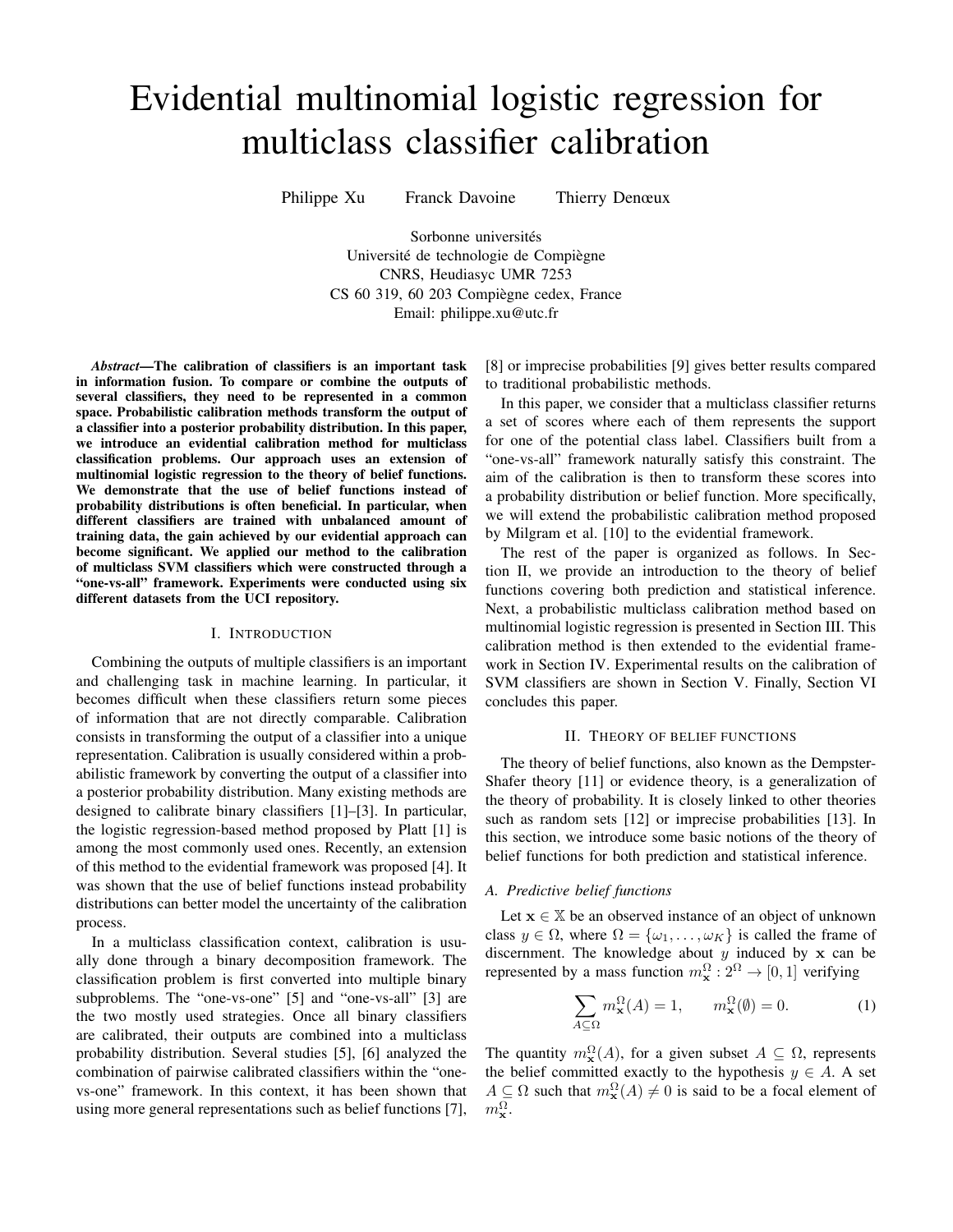Let  $m_1^{\Omega}$  and  $m_2^{\Omega}$  be two mass functions, generated by two independent pieces of evidence  $x_1$  and  $x_2$ . They can be combined by Dempster's rule of combination yielding a new mass function  $m_{1,2}^{\Omega}$  defined as

$$
m_{1,2}^{\Omega}(\emptyset) = 0, \ m_{1,2}^{\Omega}(A) = \frac{1}{1 - \kappa} \sum_{B \cap C = A} m_1^{\Omega}(B) m_2^{\Omega}(C), \ (2)
$$

where

$$
\kappa = \sum_{B \cap C = \emptyset} m_1^{\Omega}(B) m_2^{\Omega}(C) \tag{3}
$$

measures the amount of conflict between the two mass functions.

The information encoded by  $m_x^{\Omega}$  can also be equivalently represented by a belief function or a plausibility function, defined, respectively, as

$$
Bel_{\mathbf{x}}^{\Omega}(A) = \sum_{B \subseteq A} m_{\mathbf{x}}^{\Omega}(B), \quad Pl_{\mathbf{x}}^{\Omega}(A) = \sum_{B \cap A \neq \emptyset} m_{\mathbf{x}}^{\Omega}(B), \tag{4}
$$

for all  $A \subseteq \Omega$ . The degree of belief  $Bel_{\mathbf{x}}^{\Omega}(A)$  represents the amount of evidence strictly supporting the hypothesis  $y \in A$ , while the plausibility  $Pl_{\mathbf{x}}^{\Omega}(A) = 1 - Bel_{\mathbf{x}}^{\Omega}(\overline{A})$  is the amount of evidence not contradicting it.

There exist a number of strategies to predict a class label from a mass function [14]. In this paper, we will use the optimistic decision rule which consists in selecting the singleton with maximum plausibility. The predicted label  $y^*$  is thus given by

$$
y^* = \underset{\omega \in \Omega}{\arg \max} \, p l_\mathbf{x}^{\Omega}(\omega),\tag{5}
$$

where  $pl_{\mathbf{x}}^{\Omega}: \Omega \to [0, 1]$  is the contour function associated with  $m_{\mathbf{x}}^{\Omega}$  and defined as its plausibility on singletons

$$
pl_{\mathbf{x}}^{\Omega}(\omega) = Pl_{\mathbf{x}}^{\Omega}(\{\omega\}), \quad \forall \omega \in \Omega.
$$
 (6)

The decision led by the optimistic rule given several contour functions can be computed in time linear in both the number of sources and the number of classes. Given two contour functions  $pl_1^{\Omega}$  and  $pl_2^{\Omega}$ , their combined contour function  $pl_{1,2}^{\Omega}$ verifies

$$
pl_{1,2}^{\Omega}(\omega) \propto pl_1^{\Omega}(\omega)pl_2^{\Omega}(\omega), \quad \forall \omega \in \Omega.
$$
 (7)

In contrast, computing the combination of two mass functions needs a time exponential in the number of classes. It can become computationally intractable when the number of classes or the number of mass functions to combine becomes large.

## *B. Statistical inference*

For statistical inference, Shafer [11] proposed to construct a belief function from the likelihood function. Recently Denœux [15], [16] further justified this approach. Let  $X \in \mathbb{X}$ be some observable data that are generated from a density function  $f_{\theta}(\mathbf{x})$  where  $\theta \in \Theta$  is an unknown parameter. Given the outcome x of a random experiment, information about  $\theta$  can be inferred. Shafer [11] proposed to build a belief function  $Bel_{\mathbf{x}}^{\Theta}$  from the likelihood function. From the realization  $X = x$ , the likelihood function  $L_x : \theta \mapsto f_\theta(x)$  is normalized to yield the following contour function:

$$
pl_{\mathbf{x}}^{\Theta}(\theta) = \frac{L_{\mathbf{x}}(\theta)}{\sup_{\theta' \in \Theta} L_{\mathbf{x}}(\theta')} , \quad \forall \theta \in \Theta.
$$
 (8)

The consonant plausibility function associated to this contour function is

$$
Pl_{\mathbf{x}}^{\Theta}(A) = \sup_{\theta \in A} pl_{\mathbf{x}}^{\Theta}(\theta), \quad \forall A \subseteq \Omega.
$$
 (9)

The focal sets of  $Bel_{\mathbf{x}}^{\Theta}$  are defined as

$$
\Gamma_{\mathbf{x}}(\gamma) = \{ \theta \in \Theta \mid pl_{\mathbf{x}}^{\Theta}(\theta) \ge \gamma \}, \quad \forall \gamma \in [0, 1]. \tag{10}
$$

The random sets formalism [12] is often used to represent belief functions over a continuous space. Given the Lebesgue measure  $\lambda$  on [0, 1] and the multi-valued mapping  $\Gamma_{\mathbf{x}}$  :  $[0, 1] \rightarrow 2^{\Theta}$ , we have

$$
Bel_{\mathbf{x}}^{\Theta}(A) = \lambda \left( \{ \gamma \in [0, 1] \mid \Gamma_{\mathbf{x}}(\gamma) \subseteq A \} \right), \tag{11a}
$$

$$
Pl_{\mathbf{x}}^{\Theta}(A) = \lambda \left( \{ \gamma \in [0, 1] \mid \Gamma_{\mathbf{x}}(\gamma) \cap A \neq \emptyset \} \right), \qquad (11b)
$$

for all  $A \subseteq \Theta$ .

## *C. Forecasting*

Suppose now that we have some knowledge about the parameter  $\theta \in \Theta$  after observing some training data x. The goal is now to make a prediction from this knowledge as in [17]. The *forecasting* problem consists in making some predictions about some random quantity  $Y \in \mathbb{Y}$  whose conditional distribution  $g_{\mathbf{x},\theta}(y)$  given  $\mathbf{X} = \mathbf{x}$  depends on  $\theta$ . A belief function on  $Y$  can be derived from the sampling model proposed by Dempster [18]. For some unobserved auxiliary variable  $Z \in \mathbb{Z}$  with known probability distribution  $μ$  independent of  $θ$ , we define a function  $φ : Θ × ℤ → Y$  so that

$$
Y = \varphi(\theta, Z). \tag{12}
$$

A multi-valued mapping  $\Gamma'_\mathbf{x} : [0,1] \times \mathbb{Z} \to 2^{\mathbb{Y}}$  is defined by composing  $\Gamma_{\mathbf{x}}$  with  $\varphi$ 

$$
\Gamma'_{\mathbf{x}}: \begin{array}{ccc} [0,1] \times \mathbb{Z} & \to & 2^{\mathbb{Y}} \\ (\gamma, z) & \mapsto & \varphi(\Gamma_{\mathbf{x}}(\gamma), z). \end{array} \tag{13}
$$

A belief function on  $Y$  can then be derived from the product measure  $\lambda \otimes \mu$  on  $[0, 1] \times \mathbb{Z}$  and the multi-valued mapping  $\Gamma'_{\mathbf{x}}$ 

$$
Bel_{\mathbf{x}}^{\mathbb{Y}}(A) = (\lambda \otimes \mu) \left( \{ (\gamma, z) \mid \varphi \left( \Gamma_{\mathbf{x}} \left( \gamma \right), z \right) \subseteq A \} \right), \quad (14a)
$$
  
\n
$$
Pl_{\mathbf{x}}^{\mathbb{Y}}(A) = (\lambda \otimes \mu) \left( \{ (\gamma, z) \mid \varphi \left( \Gamma_{\mathbf{x}} \left( \gamma \right), z \right) \cap A \neq \emptyset \} \right), \quad (14b)
$$

for all  $A \subseteq \mathbb{Y}$ .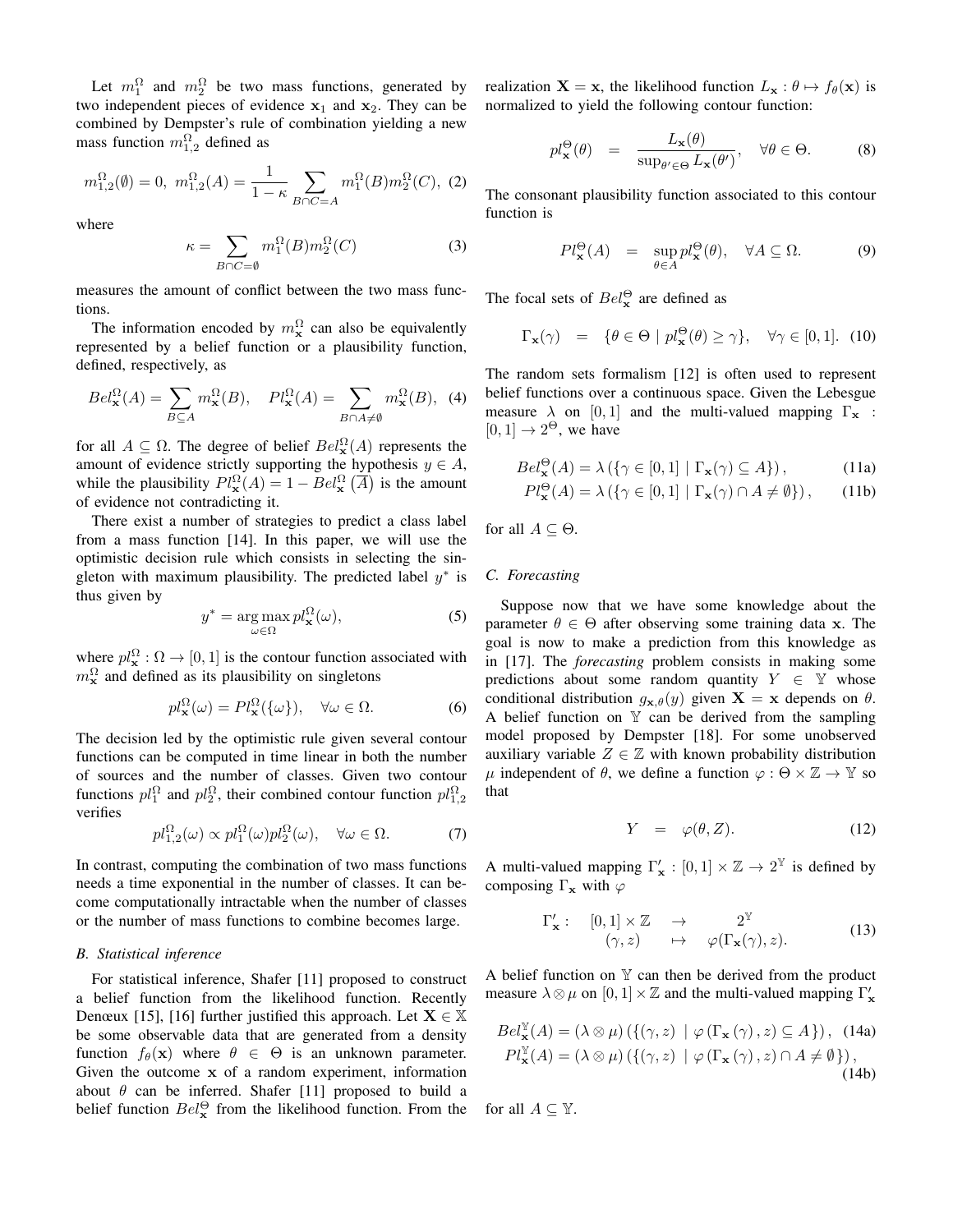# III. PROBABILISTIC MULTICLASS CALIBRATION

Consider a multiclass classification problem with  $K$  classes and let  $Y = \{1, ..., K\}$  be the set of all possible class labels. Let  $\mathcal C$  be a multiclass classifier trained to classify any instance of a feature space X. Given a test data  $x \in X$  with unknown label  $y \in \mathbb{Y}$ , the classifier returns a vector of scores  $s =$  $\mathcal{C}(\mathbf{x}) \in \mathbb{R}^K$ . The score  $s[k]$  represents the amount of support for the hypothesis  $y = k$ , for all  $k \in \{1, ..., K\}$ . In particular, the label predicted by C is given by  $y^* = \arg \max_k \mathbf{s}[k]$ .

The aim of probabilistic calibration is to transform the vector of scores  $\mathbf{s} \in \mathbb{R}^K$  into a probability distribution  $\mathbf{p} \in \mathcal{P}(\mathbb{Y})$  defined over Y. The softmax function is commonly used for that purpose. In the general case of multinomial logistic regression, p is defined through a softmax function g defined as

$$
\mathbf{p} = g(\mathbf{s}, \boldsymbol{\theta}) = [g_1(\mathbf{s}, \boldsymbol{\theta}), \dots, g_K(\mathbf{s}, \boldsymbol{\theta})]^\top, \qquad (15)
$$

where

$$
g_k(\mathbf{s}, \boldsymbol{\theta}) = \frac{\exp(\bar{\mathbf{s}}^\top \boldsymbol{\theta}_k)}{\sum_{j=1}^K \exp(\bar{\mathbf{s}}^\top \boldsymbol{\theta}_j)}, \quad \forall k \in \{1, \dots, K\}.
$$
 (16)

The vector  $\overline{s} \in \mathbb{R}^{K+1}$  is the vector s concatenated with a constant value 1. The parameter  $\boldsymbol{\theta} = [\boldsymbol{\theta}_1, \dots, \boldsymbol{\theta}_K] \in \mathbb{R}^{K+1 \times K}$ is unknown and needs to be estimated.

In a calibration context, several assumptions can be used in order to simplify the logistic regression problem. In equation (16), the quantity  $\exp(\bar{s}^\top \theta_k)$  measures the support of the hypothesis  $y = k$ , the denominator being only a normalization factor. It would be reasonable to assume, as in [10], that this quantity only depends on the value of  $s[k]$  which also encodes the support of the same hypothesis. This implies that the parameter  $\theta$  can be written as

$$
\boldsymbol{\theta} = \begin{bmatrix} a_1 & 0 & \cdots & 0 \\ 0 & a_2 & \ddots & \vdots \\ \vdots & \ddots & \ddots & 0 \\ 0 & \cdots & 0 & a_K \\ b_1 & b_2 & \cdots & b_K \end{bmatrix},
$$
(17)

which yields

$$
g_k(\mathbf{s}, \boldsymbol{\theta}) = \frac{\exp(a_k \mathbf{s}[k] + b_k)}{\sum_{j=1}^K \exp(a_j \mathbf{s}[j] + b_j)}, \ \forall k \in \{1, ..., K\}.
$$
 (18)

One can further impose that the calibration process should not change the ordering of the scores, i.e.,

$$
\mathbf{s}[i] \geq \mathbf{s}[j] \Leftrightarrow g_i(\mathbf{s}, \boldsymbol{\theta}) \geq g_j(\mathbf{s}, \boldsymbol{\theta}), \ \forall i, j \in \{1, \dots, K\}, \ \ (19)
$$

which leads to

$$
a_1 = a_2 = \ldots = a_K \ge 0 \tag{20a}
$$

and 
$$
b_1 = b_2 = \ldots = b_K
$$
. (20b)

These equality constraints yield the following one-parameter functions:

$$
g_k(\mathbf{s}, \theta) = \frac{\exp(\theta \mathbf{s}[k])}{\sum_{j=1}^K \exp(\theta \mathbf{s}[j])}, \ \forall k \in \{1, \dots, K\}, \qquad (21)
$$

with  $\theta$  taking value in  $\Theta = [0, +\infty[$ .

The parameter  $\theta \in \Theta$  can be estimated given some training data. Let  $\mathcal{X} = \{(\mathbf{x}_1, y_1), (\mathbf{x}_2, y_2), \dots, (\mathbf{x}_n, y_n)\}\$  be a set of *n* training data with  $(x_i, y_i) \in \mathbb{X} \times \mathbb{Y}$  and  $S =$  $\{(\mathbf{s}_1, y_1),(\mathbf{s}_2, y_2), \ldots, (\mathbf{s}_n, y_n)\}\$ be its associated set of scores where  $s_i = C(\mathbf{x}_i)$ . The optimal value of  $\theta$  is determined by maximizing the likelihood function on the training set which is defined as follows:

$$
L_{\mathcal{S}}(\theta) = \prod_{i=1}^{n} \left( \prod_{k=1}^{K} \mathbf{p}_{i} [y_{k}]^{t_{ik}} \right), \qquad (22)
$$

where

$$
\mathbf{p}_i = g(\mathbf{s}_i, \boldsymbol{\theta}) \quad \text{and} \quad t_{ik} = \begin{cases} 1 & \text{if } y_i = k, \\ 0 & \text{otherwise.} \end{cases} \tag{23}
$$

Maximizing the likelihood function (22) is equivalent to minimizing the negative log-likelihood function defined as

$$
-\log(L_{\mathcal{S}}(\theta)) = -\sum_{i=1}^{n} \left( \sum_{k=1}^{K} t_{ik} \log(\mathbf{p}_{i}[y_{k}]) \right), \qquad (24a)
$$

$$
= -\sum_{i=1}^{n} \sum_{k=1}^{K} t_{ik} \theta \mathbf{s}_i[k]
$$
 (24b)

$$
+\sum_{i=1}^{n}\left[\log\left(\sum_{j=1}^{K}\exp\left(\theta\mathbf{s}_{i}[j]\right)\right)\sum_{k=1}^{K}t_{ik}\right]
$$
 (24c)

which is a one-dimensional convex function. Minimizing (24) can thus be done using a simple iterative optimization algorithm. When the training data can be perfectly classified by  $C$ , minimizing (24) will lead to an infinitely large value of  $\theta$ . To avoid this situation, we propose to use an out-of-sample data model similar to the one introduced by Platt [1] for the binary case. Given that  $y_i = k^*$ , the coefficient  $t_{ik}$  is replaced by

$$
t'_{ik} = \begin{cases} \frac{n_{k^*} + 1}{n_{k^*} + K} & \text{if } k = k^*,\\ \frac{1}{n_{k^*} + K} & \text{otherwise,} \end{cases}
$$
 (25)

where  $n_{k^*}$  is the total number of training data of label  $k^*$ . Using this new formulation, the parameter  $\theta \in \Theta$  maximizing the likelihood function (22) becomes unique and finite.

As reported by Xu et al. [4], the uncertainty of the estimated parameter  $\theta$  is not taken into account in probabilistic calibration methods. In particular, the quality of the calibration is highly dependent of the number of training data. In Figure 1, we show the normalized likelihood function computed for the calibration of a multiclass SVM classifier trained on the Satimage dataset from the UCI repository [19]. When the number of training data increases, the estimated parameter becomes more accurate. By extending the probabilistic approach to the evidential framework, we aim at taking into account the whole shape of the likelihood function.

## IV. EVIDENTIAL MULTINOMIAL CALIBRATION

The calibration method presented in the previous section can be extended to the evidential framework through three steps. First, the knowledge about the parameter  $\theta \in \Theta$  is encoded by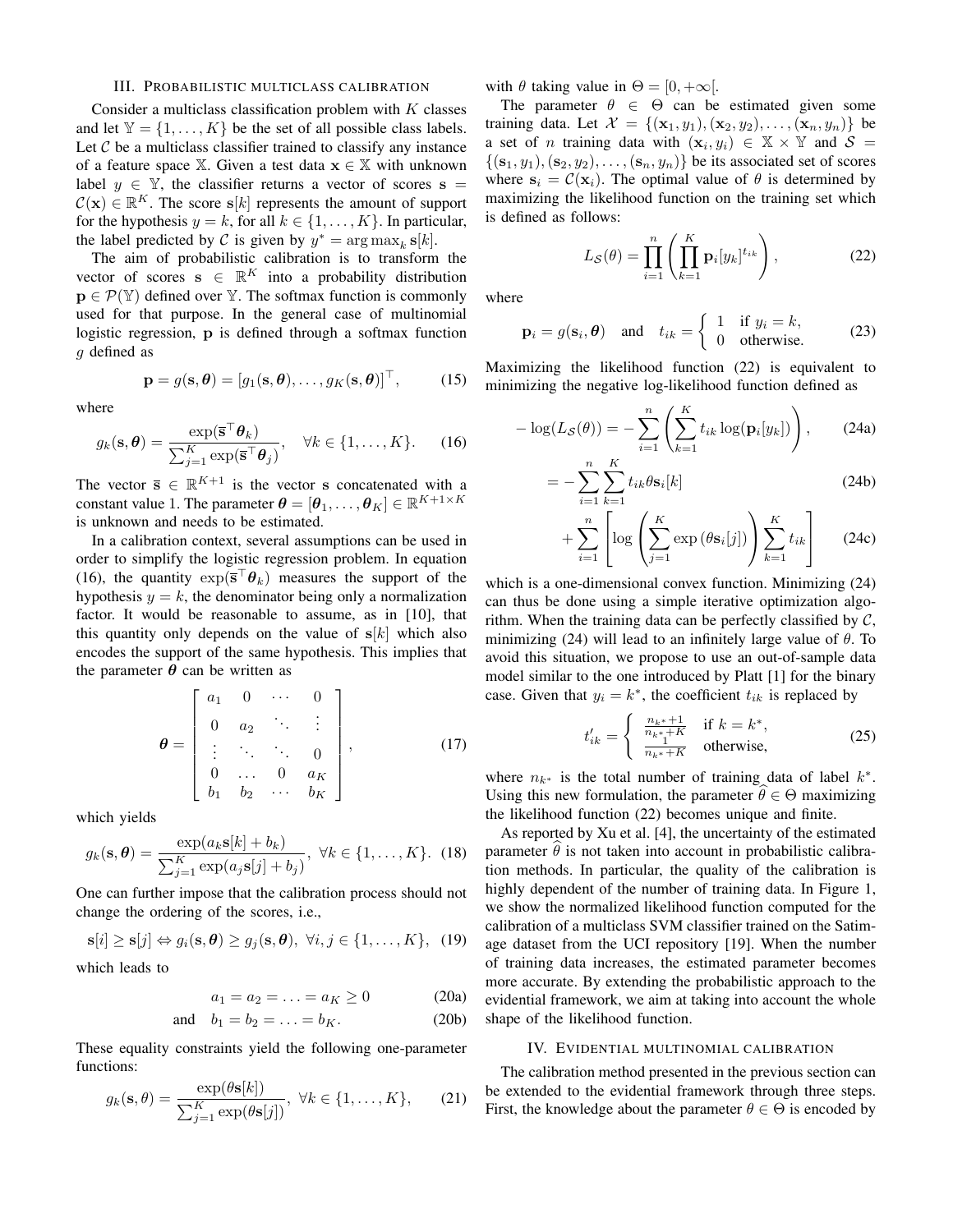

Fig. 1. Normalized likelihood function for different sample sizes.

a belief function constructed from the likelihood function (22). Then, the unknown label associated to an observation is modeled by an auxiliary variable with known distribution. Finally, the information about  $\theta$  is used to construct a predictive belief function.

# *A. Likelihood-based belief function*

As explained in Section II-B, a belief function over the parameter  $\theta \in \Theta$  can be constructed from the relative likelihood function. From the training data  $S$ , we can build the following contour function:

$$
pl_{\mathcal{S}}^{\Theta}(\theta) = \frac{L_{\mathcal{S}}(\theta)}{L_{\mathcal{S}}(\hat{\theta})}, \quad \forall \theta \in \Theta.
$$
 (26)

A belief function  $Bel^{\Theta}_{\mathcal{S}}$  and a plausibility function  $Pl^{\Theta}_{\mathcal{S}}$  can be derived from this contour function as explained in Section II-B. In our particular case, the contour function  $pl_S^{\Theta}$ is unimodal, therefore the level sets of the belief function  $Bel^{\Theta}_{\mathcal{S}}$  are closed intervals. For a given level  $\gamma \in [0,1]$ , the corresponding focal set  $\Gamma_{\mathcal{S}}(\gamma)$  can be written as

$$
\Gamma_{\mathcal{S}}(\gamma) = \{ \theta \in \Theta \mid pl_{\mathcal{S}}^{\Theta}(\theta) \ge \gamma \} = [\underline{\theta}, \overline{\theta}]. \tag{27}
$$

In Figure 2, the blue curve represents the contour function and the red segment corresponds to the focal set at the level  $\gamma$ . This example was computed when calibrating an SVM classifier trained using the Satimage dataset. In practice, there is often no closed form expression of  $\Gamma_{\mathcal{S}}(\gamma)$ . However, given the unimodal shape of the contour function, a simple numerical approach using dichotomy is efficient enough to approximate  $\Gamma_{\mathcal{S}}(\gamma)$ . Details of this numerical approximation are given in Algorithm 1.

#### *B. Multinomial distribution model*

In the case of a multiclass classification problem with  $K$ classes, the unknown label  $y$  of an observation can be seen as the realisation of a random variable  $Y$  with a  $K$ -categories multinomial distribution. Let  $\mathbf{p} = (p_1, p_2, \dots, p_K)$  be the



Fig. 2. For a level  $\gamma \in [0, 1]$ , the associated level set is an interval  $[\theta, \overline{\theta}]$ .

## Algorithm 1 Level set approximation by dichotomy

**Require:** contour function  $pl_S^{\Theta}$ , level  $\gamma$ , error tolerance  $\epsilon$ /\* Lower bound computation \*/  $a \leftarrow 0, b \leftarrow \hat{\theta}, c \leftarrow (a + b)/2$ while  $|pl_{\mathcal{S}}^{\Theta}(c)-\gamma|>\epsilon/2$  do if  $pl_{\mathcal{S}}^{\Theta}(c) > \gamma$  then  $b \leftarrow c$  else  $a \leftarrow c$  end if  $c \leftarrow (a+b)/2$ end while  $\underline{\theta} \leftarrow c$ /\* Upper bound computation \*/  $a \leftarrow \widehat{\theta}, b \leftarrow 2\widehat{\theta}, c = (a + b)/2$ while  $pl_{\mathcal{S}}^{\Theta}(b) > \gamma$  do  $b \leftarrow 2b$  end while while  $|pl_{\mathcal{S}}^{\Theta}(c)-\gamma|>\epsilon/2$  do if  $pl_{\mathcal{S}}^{\Theta}(c) > \gamma$  then  $a \leftarrow c$  else  $b \leftarrow c$  end if  $c \leftarrow (a+b)/2$ end while  $\overline{\theta} \leftarrow c$ **return**  $\Gamma_{\mathcal{S}}(\gamma) \approx [\underline{\theta}, \overline{\theta}]$ 

parameter of this distribution, i.e.,  $\mathbb{P}(Y = k) = p_k$ , for all  $k \in \{1, \ldots, K\}$ . Let Z be a random variable which has a uniform distribution in the interval  $[0, 1]$ . The random variable Y can be generated from p and Z by the function  $\varphi$  defined as

$$
\varphi(\mathbf{p}, Z) = k, \quad \text{with } P_{k-1} \le Z < P_k,\tag{28}
$$

where

$$
P_k = \sum_{j=1}^k p_j \text{ and } P_0 = 0.
$$
 (29)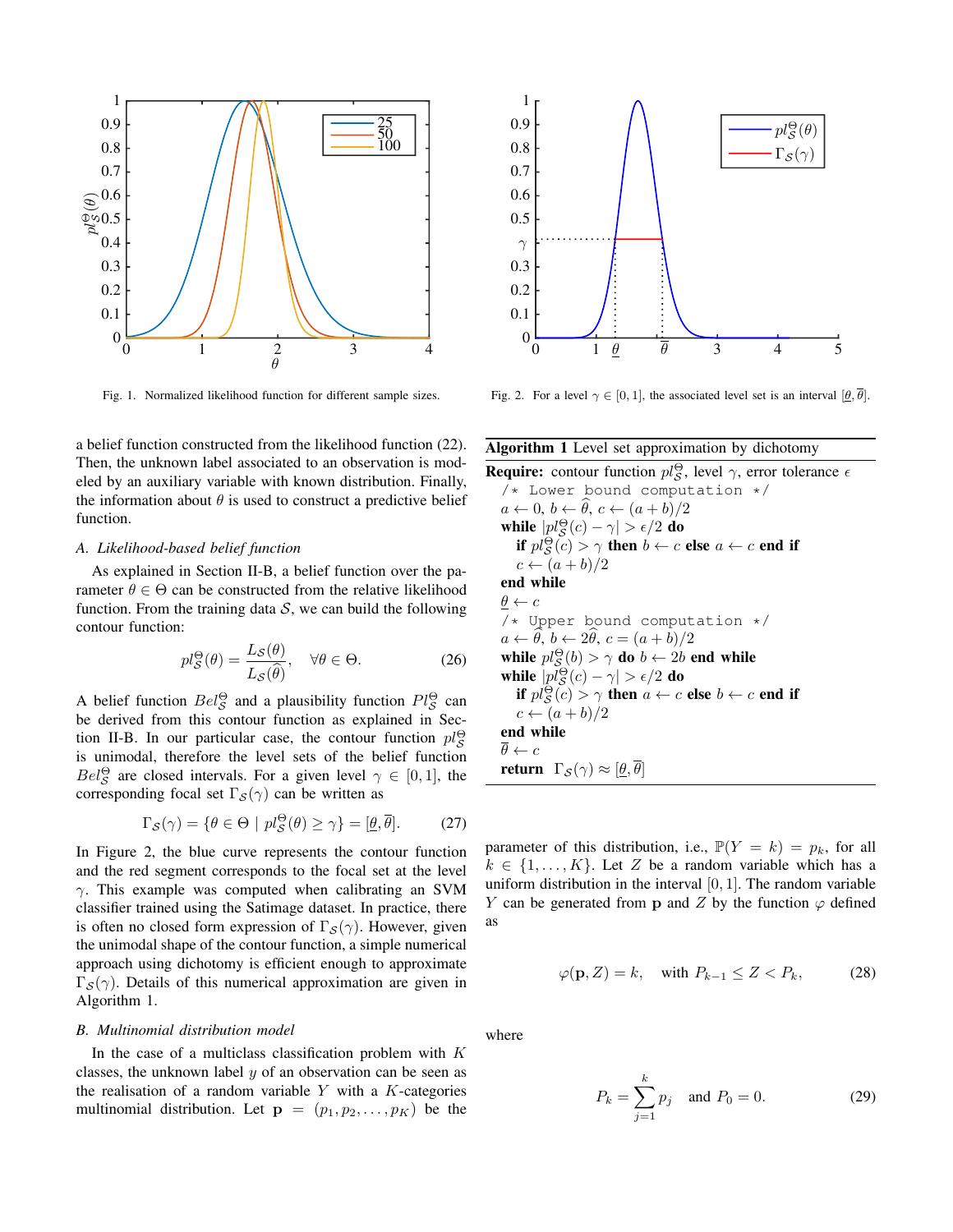Indeed, it can easily be verified that for all  $k \in \{1, \ldots, K\}$ we have

$$
\mathbb{P}(\varphi(\mathbf{p}, Z) = k) = \mathbb{P}(P_{k-1} \le Z < P_k) \tag{30a}
$$

$$
= \mathbb{P}(Z < P_k) - \mathbb{P}(Z < P_{k-1}) \tag{30b}
$$

$$
= P_k - P_{k-1} \tag{30c}
$$

$$
= p_k \tag{30d}
$$

## *C. Predictive belief functions*

Let s be the vector of scores associated with an observation of unknown label  $y$ . The probability distribution of the associated random variable  $Y$  is exactly determined by the knowledge of the parameter  $\theta \in \Theta$ . The parameter p of the multinomial distribution is given by  $\mathbf{p} = g(\mathbf{s}, \theta)$ . Given some knowledge about  $\theta$ , a predictive belief function can be built as explained in Section II-C.

As we are using the optimistic decision rule, we do not need to compute the complete predictive belief function  $Bel_s^{\mathbb{Y}}$ . We are only interested in the predictive contour function  $pl_s^{\mathbb{Y}}$  which is defined as follows:

$$
pl_s^{\mathbb{Y}}(j) = (\lambda \otimes \mu)(\{(\gamma, z)|j \in \varphi(g(\mathbf{s}, \Gamma_{\mathcal{S}}(\gamma)), z)\}), \quad (31)
$$

for all  $j \in \{1, ..., K\}$ . The contour function  $pl_s^{\mathbb{Y}}$  can be approximated by Monte Carlo simulation. By drawing from a uniform distribution M independent pairs  $(\gamma_i, Z_i)$ ,  $i =$  $1, \ldots, M$ , the quantity  $pl_s^{\mathbb{Y}}(j)$  can be approximated by

$$
\widehat{pl}_{\mathbf{s}}^{\mathbb{Y}}(j) = \frac{1}{M} \# \{ i \in \{1, \dots, M\} | j \in \varphi(g(\mathbf{s}, \Gamma_{\mathcal{S}}(\gamma_i)), Z_i) \},\tag{32}
$$

where the operator  $#$  corresponds to the cardinality. For each pair  $(\gamma_i, Z_i)$  and all  $j \in \{1, ..., K\}$ , it is necessary to test whether  $j \in \varphi(g(\mathbf{x}, \Gamma_{\mathcal{S}}(\gamma_i)), Z_i)$ . By writing  $\Gamma_{\mathcal{S}}(\gamma_i) =$  $[\underline{\theta}_i, \overline{\theta}_i]$ , we have the following equivalence:

$$
j \in \varphi(g(\mathbf{x}, \Gamma_{\mathcal{S}}(\gamma_i)), Z_i)
$$
 (33a)

$$
\Leftrightarrow \exists \theta \in [\underline{\theta}_i, \overline{\theta}_i], \ \varphi(g(\mathbf{s}, \theta), Z_i) = j \tag{33b}
$$

$$
\Leftrightarrow \exists \theta \in [\underline{\theta}_i, \overline{\theta}_i], \ G_{j-1}(\mathbf{s}, \theta) \le Z_i < G_j(\mathbf{s}, \theta), \tag{33c}
$$

where

$$
G_j(\mathbf{s}, \theta) = \sum_{k=1}^j g_k(\mathbf{s}, \theta) \quad \text{and} \quad G_0(\mathbf{s}, \theta) = 0. \tag{34}
$$

Figure 3 illustrates the computation of (32). As in Figure 2, this example was computed from the calibration of an SVM classifier on the Satimage dataset which covers a set of six classes. Given a pair  $(\gamma, Z)$  and its associated interval  $[\underline{\theta}, \overline{\theta}] =$  $\Gamma_{\mathcal{S}}(\gamma)$ , the set  $\varphi(g(\mathbf{s}, \Gamma_{\mathcal{S}}(\gamma)), Z)$  is determined by the regions overlapped by Z. Within the gray area delimited by  $[\theta, \overline{\theta}]$ , we can see that, for the given Z, only the three regions  $R_4$ ,  $R_5$  and  $R_6$  are overlapped. Therefore, we have  $\varphi(g(\mathbf{s}, \Gamma_{\mathcal{S}}(\gamma)), Z) =$  $\{4, 5, 6\}.$ 



Fig. 3. For a given multinomial distribution of parameter  $\mathbf{p} = g(\mathbf{s}, \theta)$ , the value of  $\varphi(\mathbf{p}, Z)$  is determined by the regions  $R_1, \ldots, R_6$ . The region  $R_j$ which is delimited by the curves  $G_{j-1}(\mathbf{s}, \theta)$  and  $G_j(\mathbf{s}, \theta)$  corresponds to the class  $j$ .

TABLE I DATASETS FROM THE UCI REPOSITORY

| Dataset     | Number of classes | Training size | Testing size |
|-------------|-------------------|---------------|--------------|
| Dna         | 3                 | 1000          | 2186         |
| Waveform    | 3                 | 1000          | 4000         |
| Satimage    | 6                 | 1000          | 5435         |
| Segment     |                   | 1000          | 1310         |
| Pendigits   | 10                | 1000          | 9992         |
| <b>USPS</b> | 10                | 1000          | 8292         |

# V. EXPERIMENTAL EVALUATION

An experimental evaluation was conducted using six multiclass classification problems from the UCI repository [19]. For each of these datasets, the number of classes, the size of the training set and the size of the testing set are detailed in Table I. Similarly to [4], the calibration quality was evaluated by combining ten classifiers using three different scenarios as depicted in Figure 4. Let  $N$  be the total number of training data and  $n_1, \ldots, n_{10}$  be the number of data used to train each of the ten classifiers, respectively. In particular, we have  $n_1 + \ldots + n_{10} = N$ . In the first scenario, the training set was uniformly partitioned into ten subsets, i.e.,  $n_1 = ... = n_{10} = N \times 10\%$ . In the second one, the configuration was set to  $n_1 = \ldots = n_5 = N \times 15\%$ and  $n_6 = \ldots = n_{10} = N \times 5\%$ . Finally, in the third scenario, the training set was partitioned using  $n_1 = N \times 40\%,$  $n_2 = N \times 20\%$  and  $n_3 = \ldots = n_{10} = N \times 5\%.$ 

For each of the ten subsets, we trained and calibrated a multiclass SVM classifier. To get a vector of scores as output, we chose to train the classifier through a one-vs-all decomposition framework. Other multiclass SVM approaches such as the one proposed by Crammer and Singer [20] could also have been used. In [5], the authors used multiple cross-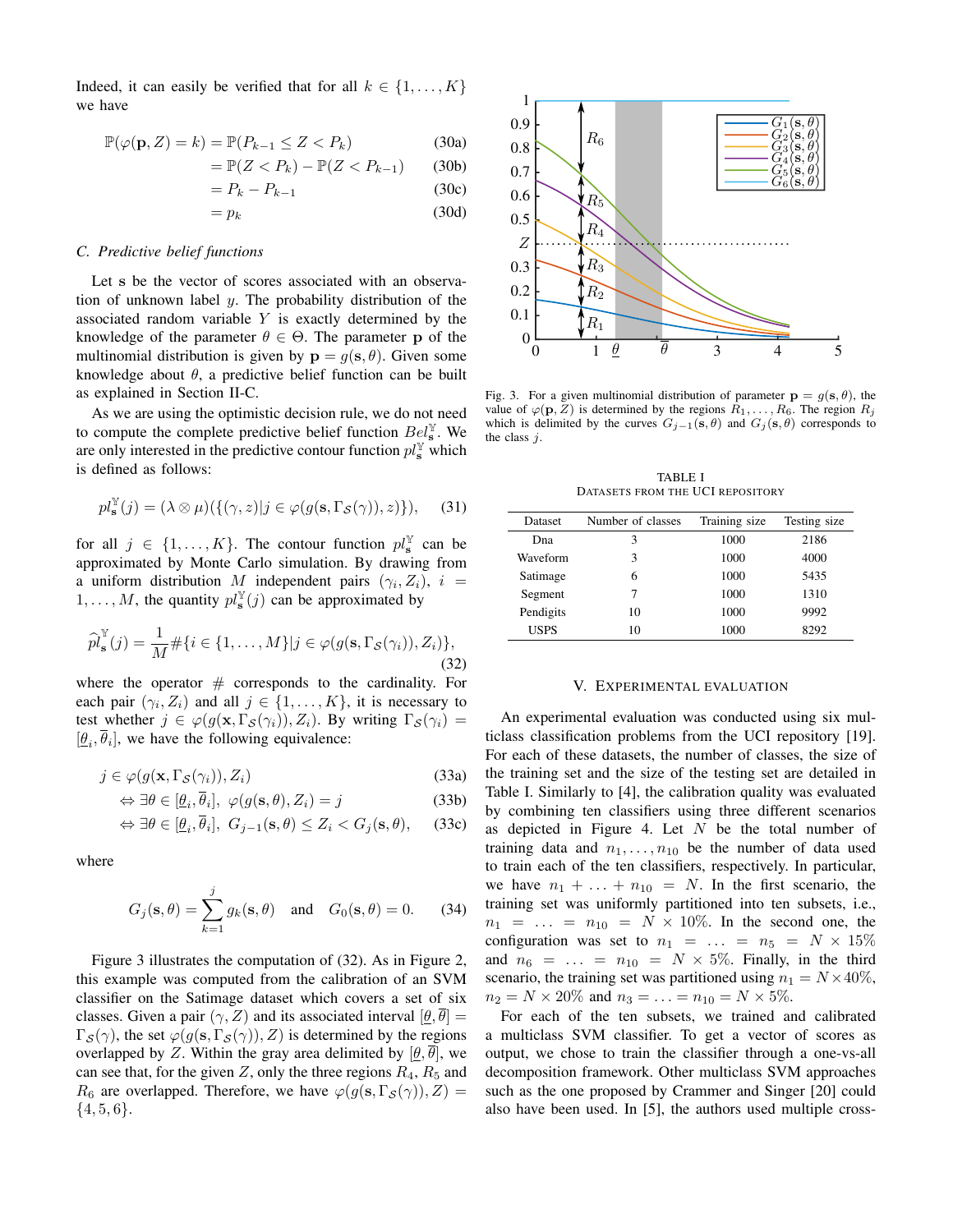

validation steps to set the parameters of the SVM and to calibrate it. In order to avoid potential bias and over-fitting, we adopted a more cautious approach. Each subset was further partitioned into two sets of equal size, the first part served as training data to learn the classifier while the second one was used as a validation set for parameter estimation and calibration.

To train the SVM classifiers, we used the LIBSVM library [21]. For the calibration, we used a quasi-Newton approach to minimize the negative log-likelihood (24). We used the implementation built within the function fminunc of MATLAB. Finally, for the evidential part, the level sets of  $Bel^{\Theta}_{\mathcal{S}}$  were approximated with an error tolerance  $\epsilon = 10^{-5}$ while the Monte Carlo simulation was conducted with  $M =$ 10, 000.

The partitioning of the whole training set was itself generated randomly for 20 rounds. The average classification accuracy as well as the 95% confidence interval are reported in Table II. In our experiments, we compared the probabilistic approach proposed by Milgram et al. [10] to our evidential extension. We can see that for the Dna, Satimage, Segment and USPS datasets, our evidential method performed significantly better than the probabilistic one in all three scenarios. For the Waveform and Pendigits datasets, the probabilistic approach always performed better but was not significantly different from the evidential method except for the third scenario of the Pendigits dataset.

Except for the USPS dataset, the highest difference in accuracy was always reached in the third scenario. Similarly to results reported in [4], the evidential approach should be preferred when the classifiers to combine are trained with unbalanced amount of training data. However, in our case, even when all the ten classifiers were trained with the same number of data, the evidential calibration gave significantly better results for four of the datasets.

For the evidential approach, we can see that the best results were always obtained for the third scenario except for the Dna dataset. The evidential method accounted for the higher accuracy of the classifiers that were trained with a large number of data. At the same time, it efficiently encoded the higher uncertainty of those that were, in contrary, trained with fewer data. In contrast, for the probabilistic calibration, the results in the third scenario were always worse than in the second one. This can be explained by the fact the eight classifiers that were trained with very few data have the same amount of influence as the other two. The source code of the calibration method is available on the author's website<sup>1</sup>.

## VI. CONCLUSION

In this paper, we proposed an evidential multinomial logistic regression for multiclass classifier calibration. The use of belief functions can take into account the whole shape of the likelihood function. Therefore the uncertainty of the calibration step is better handled within the evidential framework.

The method proposed in this paper was applied to the calibration of SVM classifiers but it can also be applied to the calibration of other multiclass classifiers. Several probabilistic machine learning algorithms such as k-nearest-neighbors, decision trees or neural networks can directly return a multiclass probability distribution. Calibration of these types of classifiers and comparison to their evidential versions will be investigated in future work.

## ACKNOWLEDGMENT

This research was carried out in the framework of the Labex MS2T, which was funded by the French Government, through the program "Investments for the future" managed by the National Agency for Research (Reference ANR-11-IDEX-0004-02). It was supported by the ANR-NSFC Sino-French PRETIV project (References ANR-11-IS03-0001 and NSFC-61161130528).

## **REFERENCES**

- [1] J. C. Platt, "Probabilistic outputs for support vector machines and comparisons to regularized likelihood methods," in *Advances in Large-Margin Classifiers*, A. J. Smola, P. Bartlett, B. Schölkopf, and D. Schuurmans, Eds. MIT Press, 1999, pp. 61–74.
- [2] B. Zadrozny and C. Elkan, "Obtaining calibrated probability estimates from decision trees and naive bayesian classifiers," in *International Conference on Machine Learning*, Williamstown, Maryland, 2001, pp. 609–616.
- [3] ——, "Transforming classifier scores into accurate multiclass probability estimates," in *Proceedings of the Eighth ACM SIGKDD International Conference on Knowledge Discovery and Data Mining*. New York, USA: ACM, 2002, pp. 694–699.
- [4] Ph. Xu, F. Davoine, and T. Denœux, "Evidential logistic regression for binary SVM classifier calibration," in *Belief Functions: Theory and Applications*, ser. Lecture Notes in Computer Science, F. Cuzzolin, Ed. Springer International Publishing, September 2014, vol. 8764, pp. 49– 57.
- [5] T.-F. Wu, C.-J. Lin, and R. C. Weng, "Probability estimates for multiclass classification by pairwise coupling," *Journal of Machine Learning Research*, vol. 5, pp. 975–1005, 2004.
- [6] T. Hastie and R. Tibshirani, "Classification by pairwise coupling," *The Annals of Statistics*, vol. 26, no. 1, pp. 451–471, 1998.
- [7] B. Quost, T. Denœux, and M.-H. Masson, "Pairwise classifier combination in the framework of belief functions," in *Proceedings of the 8th International Conference on Information Fusion*, Philadelphia, USA, 2005.
- [8] ——, "One-against-all classifier combination in the framework of belief functions," in *Proceedings of Information Processing and Management of Uncertainty in Knowledge-Based Systems*, Paris, France, July 2006, pp. 356–363.
- [9] S. Destercke and B. Quost, "Correcting binary imprecise classifiers: Local vs global approach," in *Proceedings of the 6th International Conference on Scalable Uncertainty Management*, ser. Lecture Notes in Computer Science, E. Hüllermeier, S. Link, T. Fober, and B. Seeger, Eds., vol. 7520. Germany: Springer, September 2012, pp. 299–310.

<sup>1</sup>https://www.hds.utc.fr/∼xuphilip/dokuwiki/en/data.